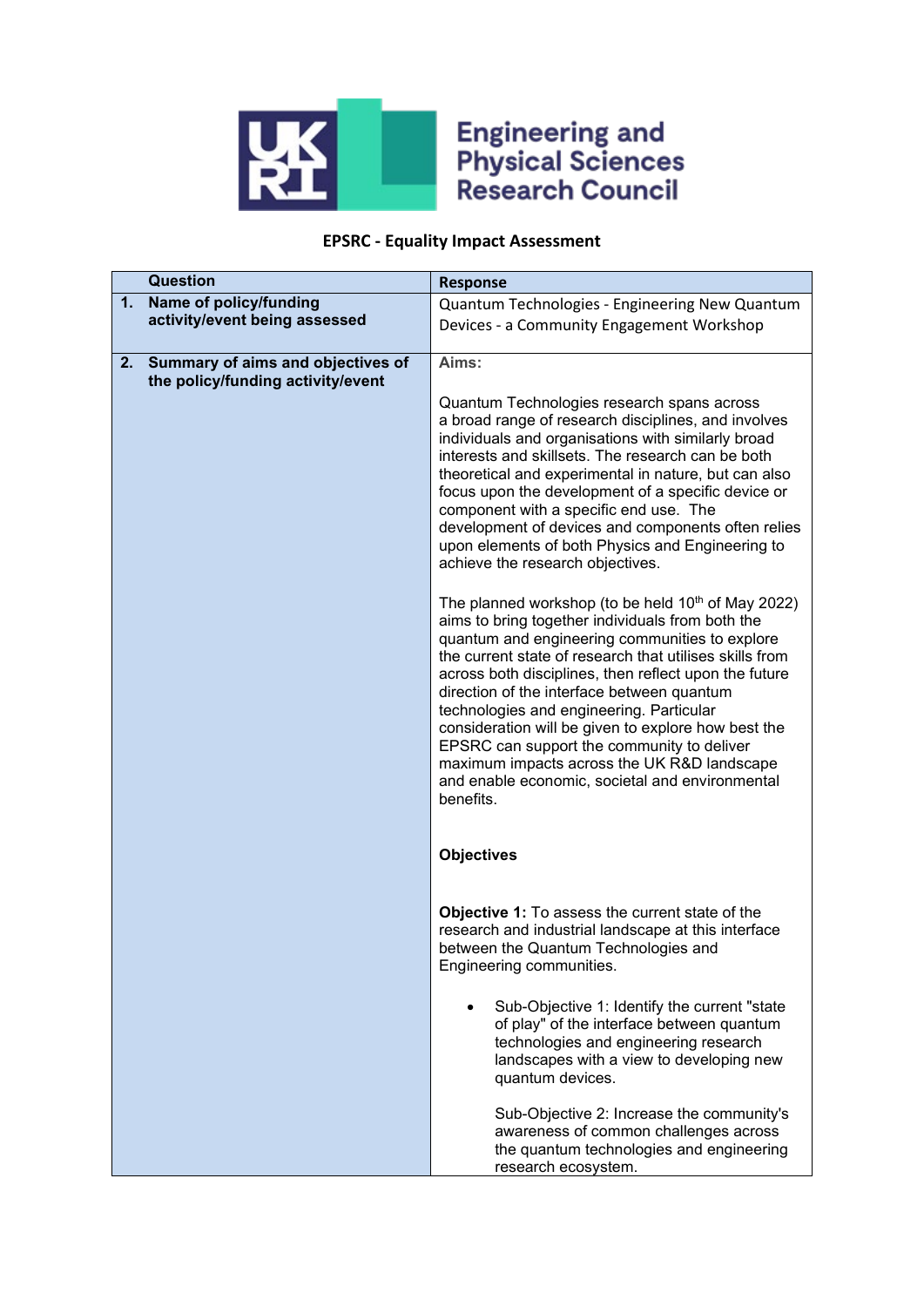|                                                                                                                                   | Sub-Objective: Gather additional evidence to<br>compare with internal EPSRC data sets to<br>better understand the landscape around key<br>themes such as skills needs,<br>multidisciplinary research, research<br>alignment to the NQTP strategic intent.<br><b>Objective 2:</b> To identify the key research challenges<br>and stakeholders relevant to both the Engineering<br>and QT communities and the opportunities to<br>explore at this interface<br>Sub-Objective 1: Identify emerging<br>fundamental and application based<br>research areas for engineering new<br>quantum devices research.<br>Sub-Objective 2: Increase community<br>awareness and understanding of EPSRC's<br>role in the wider research ecosystem.<br>Sub-Objective 3: Discuss how EPSRC<br>should be involved in the engineering new<br>quantum devices research environment to<br>best address the research<br>challenges and end user needs.<br><b>Objective 3: Provide an opportunity for quantum</b><br>technologies and engineering researchers to<br>network, to enhance community awareness of<br>common goals and research challenges between<br>two research communities. |
|-----------------------------------------------------------------------------------------------------------------------------------|--------------------------------------------------------------------------------------------------------------------------------------------------------------------------------------------------------------------------------------------------------------------------------------------------------------------------------------------------------------------------------------------------------------------------------------------------------------------------------------------------------------------------------------------------------------------------------------------------------------------------------------------------------------------------------------------------------------------------------------------------------------------------------------------------------------------------------------------------------------------------------------------------------------------------------------------------------------------------------------------------------------------------------------------------------------------------------------------------------------------------------------------------------------------|
|                                                                                                                                   | <b>Objective 4:</b> To consider the future direction the<br>EPSRC's quantum technologies and engineering<br>themes could take with strategies to best serve the<br>interface between quantum and engineering.                                                                                                                                                                                                                                                                                                                                                                                                                                                                                                                                                                                                                                                                                                                                                                                                                                                                                                                                                      |
| What involvement and consultation<br>has been done in relation to this<br>policy? (e.g. with relevant groups and<br>stakeholders) | Discussions with Events Team, NQTP SAB (2022),<br>NQCC, External research and industry stakeholders<br>- members of community to check there was "buy-<br>in" and interest for the workshop.                                                                                                                                                                                                                                                                                                                                                                                                                                                                                                                                                                                                                                                                                                                                                                                                                                                                                                                                                                       |
| Who is affected by the<br>4.<br>policy/funding activity/event?                                                                    | Quantum Technologies research and industrial<br>$\bullet$<br>community<br><b>Guest Speakers</b><br>$\bullet$<br>UKRI staff (EPSRC and NQCC)<br>$\bullet$<br>SLB (if choose to attend)<br>$\bullet$                                                                                                                                                                                                                                                                                                                                                                                                                                                                                                                                                                                                                                                                                                                                                                                                                                                                                                                                                                 |
| What are the arrangements for<br>5.<br>monitoring and reviewing the actual<br>impact of the policy/funding<br>activity/event?     | The outputs from this workshop will be reviewed<br>internally by EPSRC and with appropriate advisory<br>bodies; relevant outcomes will be passed onto senior<br>members of EPSRC.<br>Grant applications submitted to EPSRC post-<br>workshop will be monitored annually against criteria<br>including quality, success rates, number of new<br>collaborations and nature of research (fundamental<br>or application-based). This will help identify any<br>trends across the Quantum Technologies research<br>ecosystem.                                                                                                                                                                                                                                                                                                                                                                                                                                                                                                                                                                                                                                           |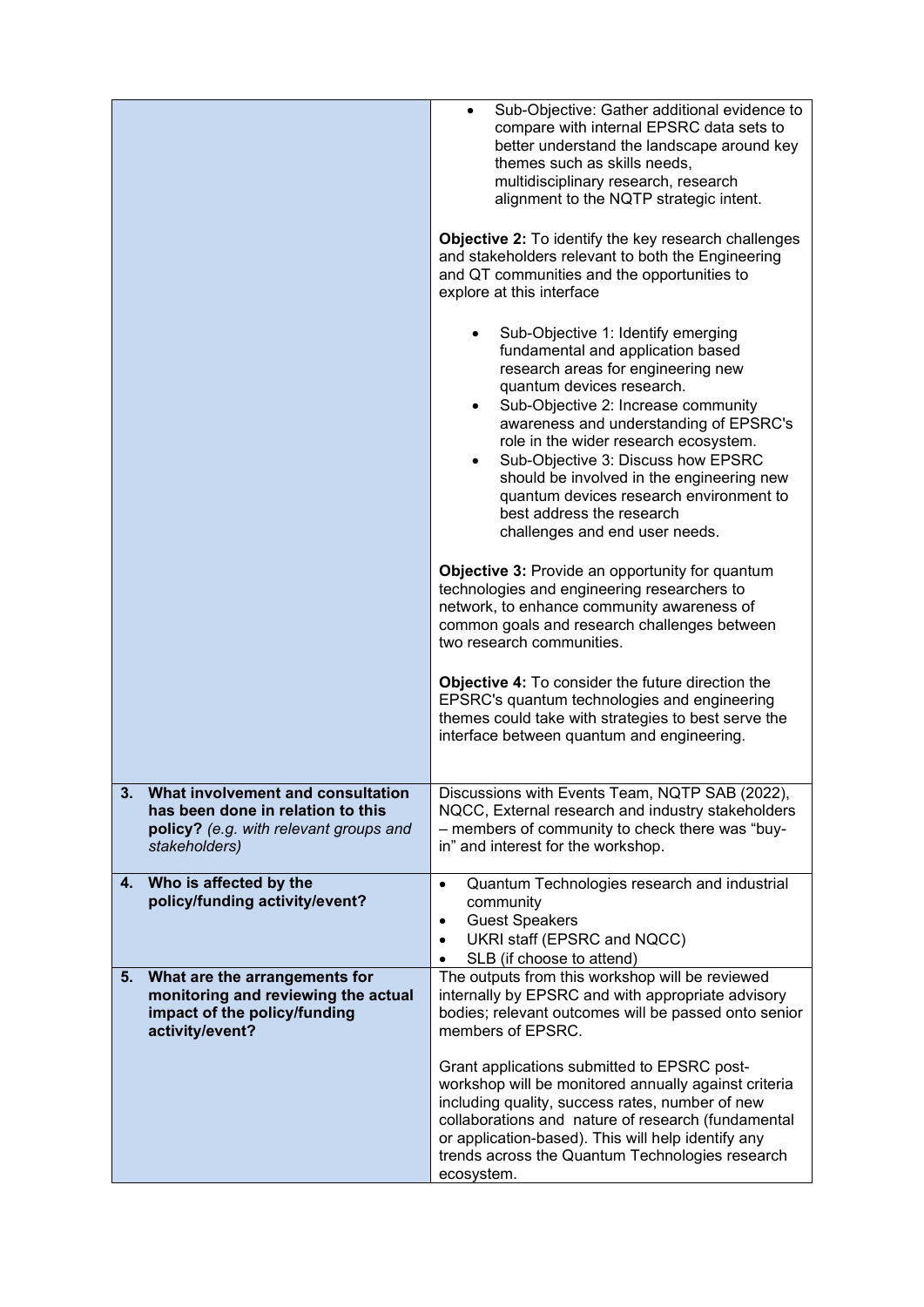| Monitor through Quantum Components and Devices<br>proposals, an increased number of proposals with<br>collaborative elements between Quantum<br>Technologies and Engineering with objectives and<br>work packages which aim to develop and engineer<br>new quantum devices.                                                                          |
|------------------------------------------------------------------------------------------------------------------------------------------------------------------------------------------------------------------------------------------------------------------------------------------------------------------------------------------------------|
| To measure research community interest towards<br>Engineering New Quantum Devices the pre-<br>workshop Resend (pre-workshop) questionnaire may<br>be sent to workshop attendees every 6 months to<br>monitor whether responses change (i.e., does the<br>"awareness and research ecosystem for the<br>engineering of new quantum devices " improve?) |
| Outputs and data will feed into ongoing Quantum<br>Technology portfolio strategy development.                                                                                                                                                                                                                                                        |

As a funder of research, EPSRC remains committed to attracting the best potential researchers from a diverse population into research careers. For policy changes, funding activities and events EPSRC will aim to:

- Select venues that are accessible and where possible accommodate any specific requirement in our planning and organisation of an initiative to support wider participation. This includes for applicants, reviewers, panel members and staff. Included in the interview invitation letter is a request for any access issues to be notified.
- All participants in the process are asked to inform staff if they have any additional needs to enable attendance or participation.
- Offer support for people with caring responsibilities, further details are available [here.](https://epsrc.ukri.org/funding/applicationprocess/basics/caringresponsibilities/)
- Clearly communicate the timeline and key milestones for funding activities, advertise these widely to reach the largest possible audience.
- Support and encourage panel members to follow best practice in taking positive steps to safeguard funding decisions. Staff will work closely with the Panel Chair(s) to agree approaches that are designed to minimize opportunities for bias and improve transparency of the decision making process. This includes managing environmental conditions, such as providing appropriate breaks.
- Support flexible working of stakeholders.
- Ensure diversity of peer review assessment and interview panels. Staff will adhere to a mixed panel policy and endeavor to achieve the minimum 30% for the underrepresented gender on the panel.
- Abide by the principles of peer review
- Provide EPSRC staff with tailored unconscious bias training for Peer Review processes and clear guidance for assessors.
- Handle personal sensitive information in compliance with General Data Protection Regulation 2018.

| <b>Protected</b><br><b>Characteristic</b><br>Group | Is there a<br>potential<br>for<br>positive or<br>negative<br>impact? | <b>Please</b><br>explain and<br>give<br>examples of<br>anv<br>evidence/data<br>used | Action to address negative impact (e.g.<br>adjustment to the policy) |
|----------------------------------------------------|----------------------------------------------------------------------|-------------------------------------------------------------------------------------|----------------------------------------------------------------------|
| <b>Disability</b>                                  | Potentially                                                          | Access to                                                                           | EPSRC will select venues that are accessible                         |
|                                                    | negative                                                             | events for                                                                          | and where possible accommodate any specific                          |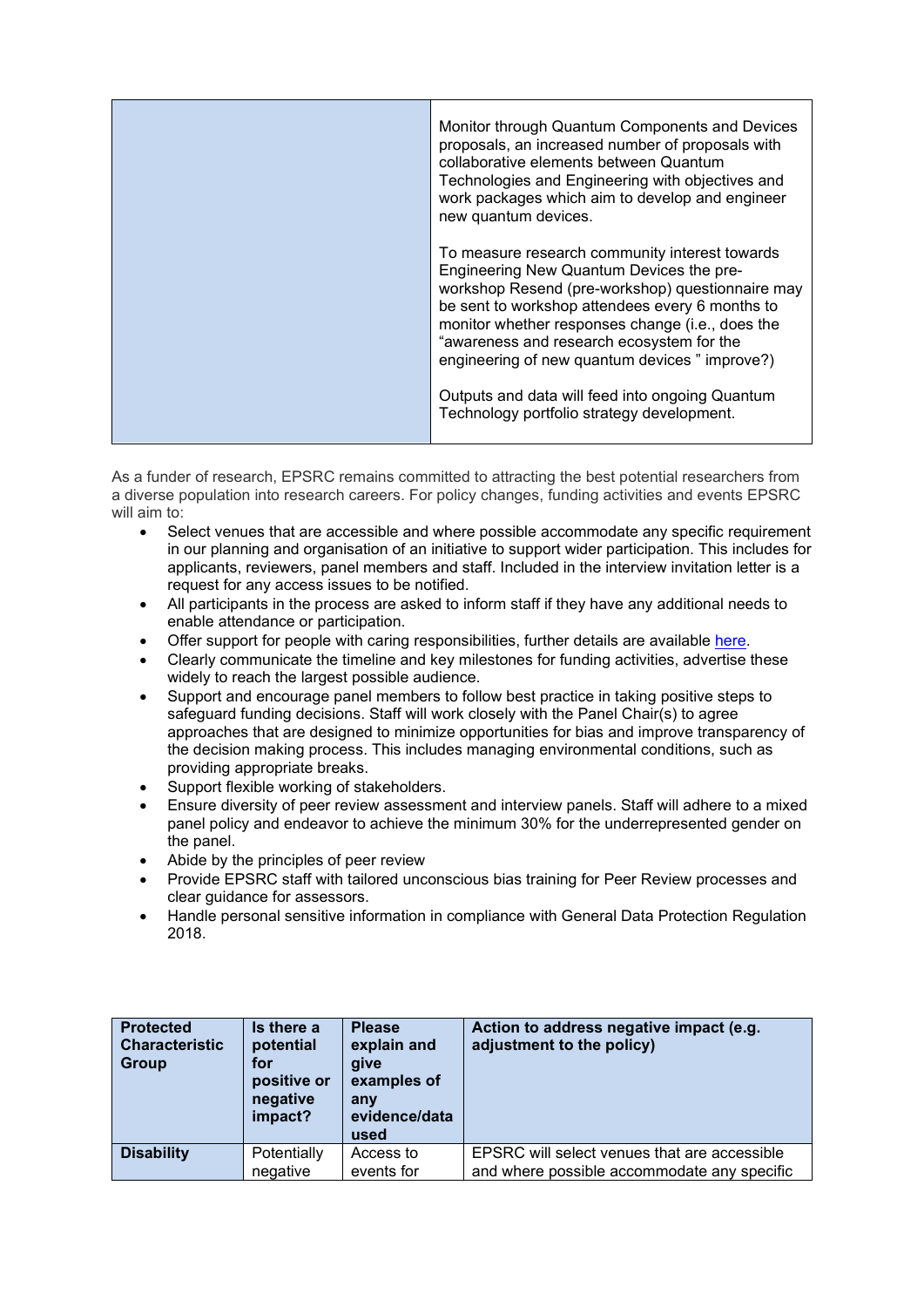| <b>Gender</b><br>reassignment              | It is not<br>expected<br>that this<br>activity will                                      | applicants<br>could have a<br>negative<br>impact on<br>participation,<br>dependent on<br>individual<br>circumstances.                                     | requirement in our planning and organisation of<br>an initiative to support wider participation.<br>Selected venue will also have adequate set up<br>for a hybrid meeting so that all participants, in-<br>person and remote, can feel included in<br>discussions, breakout sessions and breaks.<br>All attendees will be asked to highlight any<br>personal circumstances that will need additional<br>support.<br>EPSRC can offer support for people with caring<br>responsibilities. It is an individual's responsibility<br>to check with EPSRC and confirm what costs<br>can be reimbursed prior to attendance at an<br>event. Further details here. As this is a hybrid<br>meeting, it is hoped that the event's impact on<br>caring responsibilities is minimised through the<br>option of participants to participate remotely<br>from home. As this is a hybrid meeting, it is<br>hoped that the event's impact on caring<br>responsibilities is minimised through the option<br>of participants to participate remotely from<br>home.<br>Currently it is not possible to guarantee a venue<br>with gender neutral toilets.<br>We will aim to accommodate the individual |
|--------------------------------------------|------------------------------------------------------------------------------------------|-----------------------------------------------------------------------------------------------------------------------------------------------------------|-----------------------------------------------------------------------------------------------------------------------------------------------------------------------------------------------------------------------------------------------------------------------------------------------------------------------------------------------------------------------------------------------------------------------------------------------------------------------------------------------------------------------------------------------------------------------------------------------------------------------------------------------------------------------------------------------------------------------------------------------------------------------------------------------------------------------------------------------------------------------------------------------------------------------------------------------------------------------------------------------------------------------------------------------------------------------------------------------------------------------------------------------------------------------------------|
|                                            | have any<br>particular<br>impact.                                                        |                                                                                                                                                           | circumstances of all invitees where possible.                                                                                                                                                                                                                                                                                                                                                                                                                                                                                                                                                                                                                                                                                                                                                                                                                                                                                                                                                                                                                                                                                                                                     |
| <b>Marriage or</b><br>civil<br>partnership | It is not<br>expected<br>that this<br>activity will<br>have any<br>particular<br>impact. |                                                                                                                                                           |                                                                                                                                                                                                                                                                                                                                                                                                                                                                                                                                                                                                                                                                                                                                                                                                                                                                                                                                                                                                                                                                                                                                                                                   |
| <b>Pregnancy and</b><br>maternity          | Potentially<br>negative                                                                  | Inability to<br>attend due to<br>childcare<br>commitments<br>may affect<br>who can<br>participate.<br>Dietary<br>restrictions<br>related to<br>pregnancy. | EPSRC can offer support for people with caring<br>responsibilities. It is an individual's responsibility<br>to check with EPSRC and confirm what costs<br>can be reimbursed prior to attendance at event.<br>Hybrid meeting could allow individuals with<br>childcare responsibilities work from home.<br>Further details are at<br>https://epsrc.ukri.org/funding/applicationprocess<br>/basics/caringresponsibilities/.                                                                                                                                                                                                                                                                                                                                                                                                                                                                                                                                                                                                                                                                                                                                                         |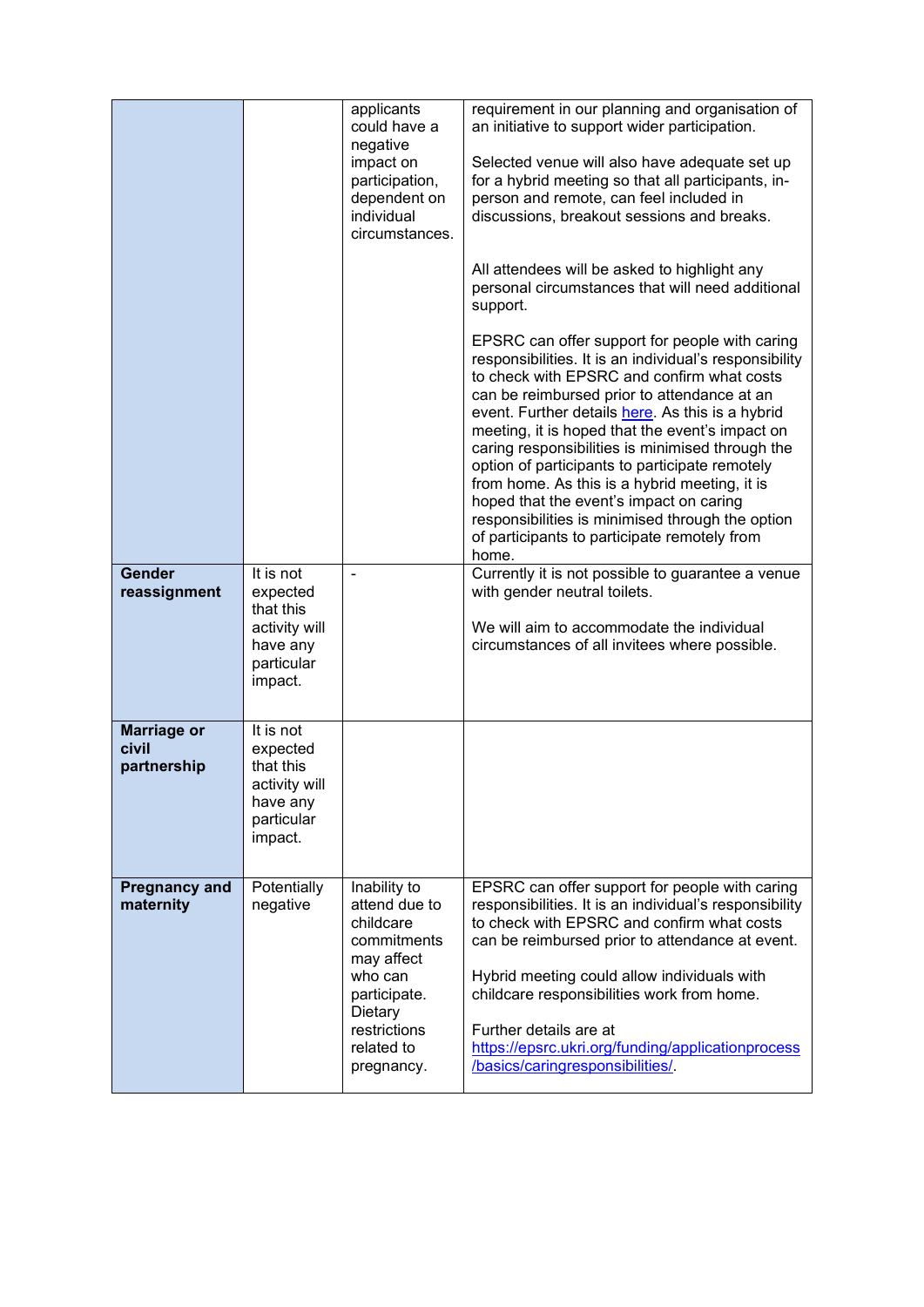| Race                                                                              | It is not<br>expected<br>that this<br>activity will<br>have any<br>particular<br>impact. |                                                                                                           |                                                                                                                                                                                                                                                                                                                                                                                                                                                                                             |
|-----------------------------------------------------------------------------------|------------------------------------------------------------------------------------------|-----------------------------------------------------------------------------------------------------------|---------------------------------------------------------------------------------------------------------------------------------------------------------------------------------------------------------------------------------------------------------------------------------------------------------------------------------------------------------------------------------------------------------------------------------------------------------------------------------------------|
| <b>Religion or</b><br>belief                                                      | Potentially<br>negative                                                                  | Activity could<br>coincide with<br>religious<br>holidays.<br>Faith related<br>dietary<br>restrictions.    | Where possible we will endeavour to select<br>dates that avoid major religious holidays. If the<br>event is held on a major religious holiday,<br>concessions will be made to accommodate faith<br>related dietary restrictions.                                                                                                                                                                                                                                                            |
| <b>Sexual</b><br>orientation                                                      | It is not<br>expected<br>that this<br>activity will<br>have any<br>particular<br>impact. |                                                                                                           |                                                                                                                                                                                                                                                                                                                                                                                                                                                                                             |
| Sex (gender)                                                                      | Potentially<br>positive                                                                  | Attendee<br>selection - It is<br>important that<br>the event is<br>attended by a<br>diverse<br>community. | Attendees will apply to attend workshop through<br>a smart survey. Advertisement through Twitter,<br>website, LinkedIn and academic contacts - this<br>will ensure broad reach and encourage<br>attendees from outside the pool of the "usual<br>suspects" of academics.<br>EPSRC will look to manage attendee selection<br>in line with EPSRC policy.                                                                                                                                      |
| Age                                                                               | As above                                                                                 | As above                                                                                                  | As discussed in the call document, attendees<br>will be selected based on a "Relevance of<br>expertise and/or future research aspirations to<br>the scope of the workshop". This criterion will<br>allow for attendees ranging from early career<br>academics with fresh perspectives, to<br>established academics with extensive<br>knowledge of the community, to attend the<br>workshop.                                                                                                 |
| <b>Additional</b><br>aspects (not<br>covered by a<br>protected<br>characteristic) | Regional<br>Affiliation -<br>potentially<br>positive                                     | As above                                                                                                  | As above. Also, an option for in-person or<br>online attendance will be provided. Smart<br>survey will ask this in advance of the workshop.                                                                                                                                                                                                                                                                                                                                                 |
|                                                                                   | Nationality<br>– both<br>positive<br>and<br>negative<br>impacts                          | Timezone<br>differences<br>Immigration<br>restrictions.                                                   | Hybrid working will allow for international dial-in;<br>any international academics will be pooled from<br>European locations (max +1 hour timzone<br>difference) and will be strongly encouraged to<br>participate online. Relevant academics who<br>have expertise appropriate for this workshop<br>have been identified in advance and will be<br>approached outside of smart survey - they are<br>from regions within a +1 hour timezone.<br>Where possible we will endeavour to select |
|                                                                                   |                                                                                          |                                                                                                           | dates that avoid the school holidays.                                                                                                                                                                                                                                                                                                                                                                                                                                                       |